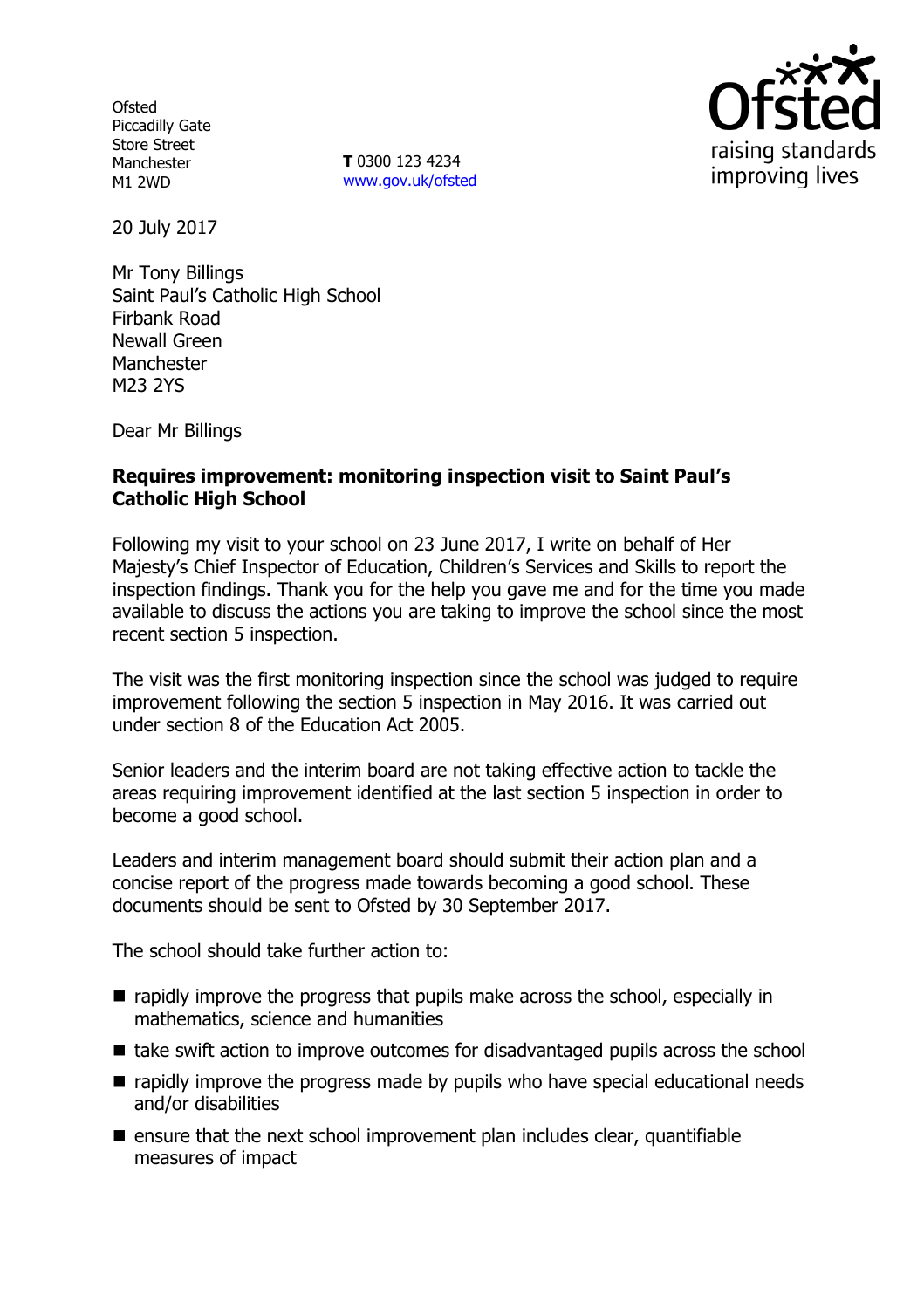

■ continue to improve the quality of teaching, learning and assessment so that pupils' outcomes improve.

## **Evidence**

During the inspection, meetings were held with the executive headteacher, the headteacher, other senior leaders, the special educational needs coordinator, pupils, members of the interim management board, the director of schools for the Diocese of Shrewsbury and a representative from the local authority to discuss the actions taken since the last inspection. The school improvement plan was evaluated. A learning walk was undertaken with a senior leader. A range of documentation relating to school improvement was also considered. Scrutiny of pupils' work was undertaken during the learning walk.

# **Context**

Since the previous inspection a new headteacher has been appointed to the school. The executive headteacher, who has been supporting the school, has overhauled the senior leadership team. He has evaluated their roles and responsibilities, made key strategic and structural changes and taken difficult decisions to ensure that the school is ready to improve. Since the previous inspection, one acting deputy headteacher has left the school. Added to this, the executive headteacher has stabilised staffing and reduced the number of temporary teachers at the school. New middle leaders have been appointed in key areas, including mathematics, geography and history. Furthermore, the interim management board has continued to promote improvement to the overall quality of education. Those responsible for the school are currently in the process of appointing a new governing body that will be in place for September 2017.

## **Main findings**

The leadership team at Saint Paul's Catholic High School recognises that the school is on a significant and difficult journey to becoming a good school. From an exceedingly low base, a new leadership team has embraced the challenge to improve the school. However, they have not yet taken all the necessary action required to make sufficient improvements to the school. Leaders recognise that they still have a long way to go.

That said, the executive headteacher has successfully managed to stabilise the school's staffing. He has taken difficult decisions to make wholesale strategic and structural changes to improve the quality of education that the school provides. Moreover, the executive headteacher has galvanised the staff by generating a sense of shared commitment and purpose. He has begun to build a more harmonious community where people are valued and pupils come first. The interim management board, appointed by the Diocese of Shrewsbury, has challenged and supported leaders. However, the plentiful efforts to change the school's fortunes have not yet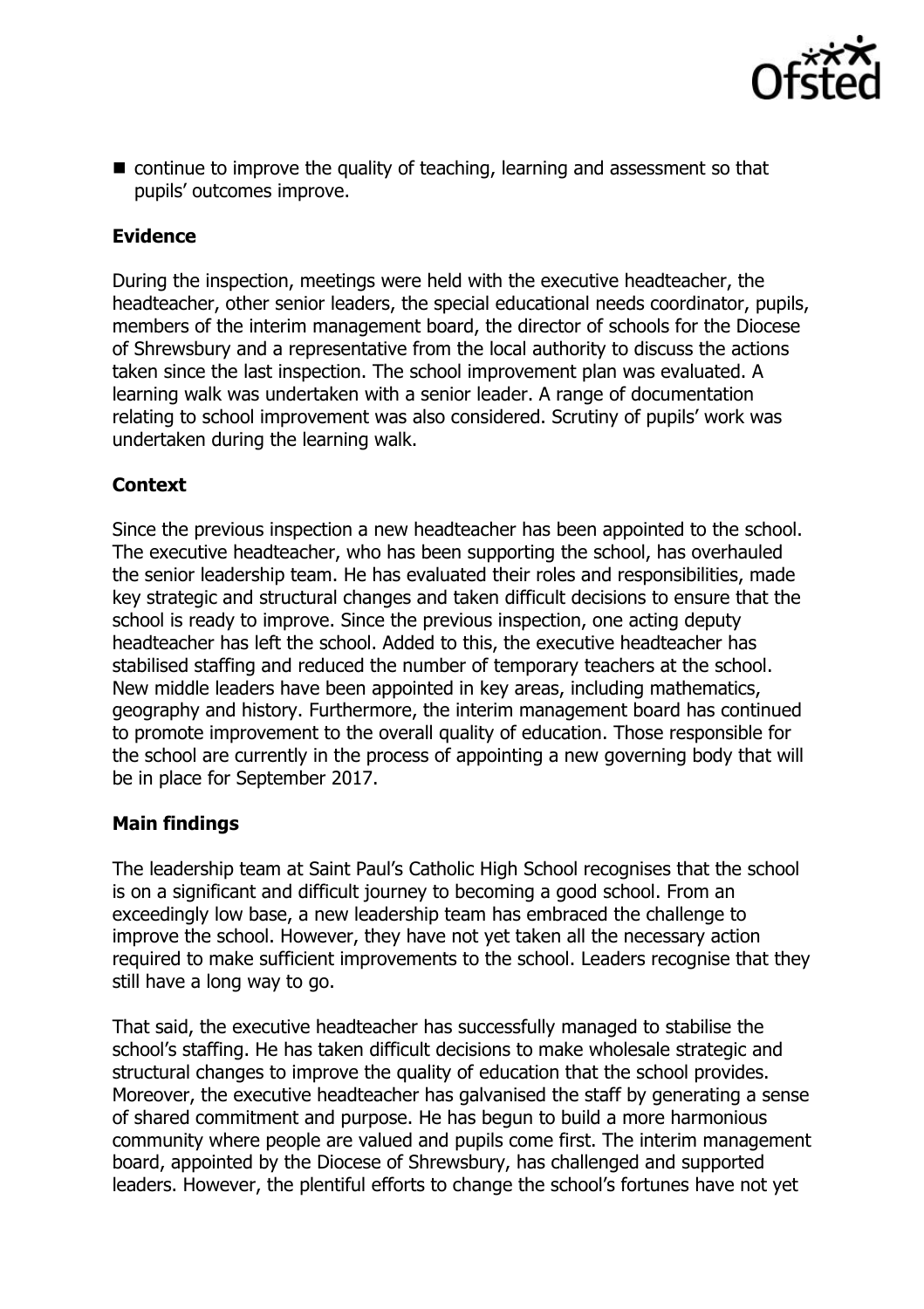

had time to show sufficient impact. Most notably, leaders' efforts have not been effective in significantly improving outcomes for the school's pupils.

Without doubt, the outcomes achieved by pupils in the 2016 examinations were extremely poor. Overall, pupils' progress was significantly below the national average and was worse than in 2015. The progress made by pupils in mathematics, science and humanities was extremely weak. Added to this, the progress made by disadvantaged pupils was in the bottom 10% nationally of all schools. Pupils who have special educational needs and/or disabilities also made very poor progress, despite this being a key area for improvement at the last inspection. That said, the proportion of pupils achieving a good grade in English and mathematics did rise again in 2016, to 46%.

Leaders are acutely aware of the challenges that they face. Current information presented by leaders shows that pupils are on track to underachieve considerably again this year, including in mathematics and humanities. Indeed, their analysis is clear that outcomes for Year 11, who have borne the impact of previous staffing issues, are likely to decline even further for pupils in 2017.

In relation to outcomes for pupils who have special educational needs and/or disabilities, outcomes remain far too low and are set to decline further this year. Leaders have not taken the necessary action to drive up standards for pupils who have special educational needs and/or disabilities. The interim board equally does not have a sufficiently strong understanding of how well these pupils are doing. They have not secured the necessary leadership to drive forward learning and progress for pupils who have special educational needs and/or disabilities.

Another group that is underachieving again this year is disadvantaged pupils. Leaders know that disadvantaged pupils continue to make extremely poor progress. This is because the issues that the new leadership team have faced are deeply rooted in historic poor teaching, staff turnover and retention, and poor behaviour. Leaders require much more time to embed present initiatives and implement further wholesale changes to improve outcomes for pupils. They must also sharpen their action planning.

Leaders are honest, accurate and reflective in their analysis of the progress that they have made. The interim management board knows that there are still significant improvements to be made. That is why they have relentlessly sought out a new headteacher, to work alongside the executive headteacher and together take the school forward. The interim management board is determined to challenge leaders to deliver improved outcomes. To do this, however, it must ask more searching questions about how well groups of pupils are doing. The board must also ensure that the new headteacher realigns the school improvement plan with more care and precision. This is to make sure that there are clear, quantifiable outcomes attached to each improvement priority. The interim management board should also ensure that it knows who is responsible for delivering the key actions. This is to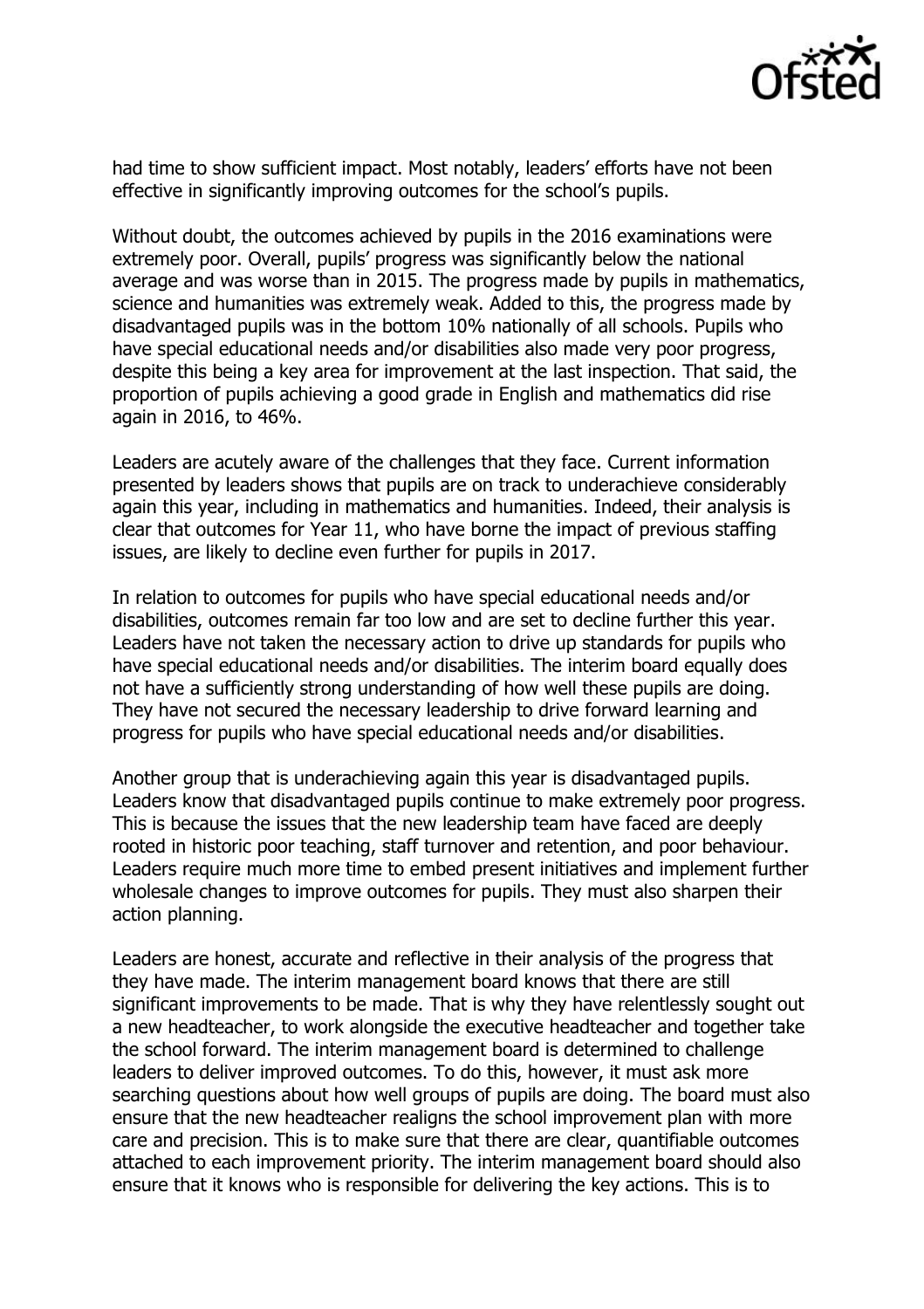

strengthen accountability at all levels. Leaders and the interim management board know that the current school improvement plan lacks rigour. However, leaders are already at the stage of rewriting their development plans to support the next phase of improvement.

Despite the school improvement plan lacking sufficient rigour, leaders have rightly focused on going back to basics. They have had to put their efforts into improving behaviour, getting children into school and making sure that teaching improves. This year, leaders have been successful in improving pupils' attendance and reducing the proportion of pupils who are regularly absent from school. They should be commended for this work. Leaders are aware that to improve attendance further they must continue to ensure that disadvantaged pupils attend school more frequently.

Pupils' behaviour has also improved dramatically. Pupils are courteous and respectful. During lessons, pupils now listen attentively and participate well in the activities that their teachers plan for them. During the inspection pupils said that they value the changes that leaders have made to behaviour in the school. Behavioural issues are now dealt with more consistently and fairly. Pupils know that their teachers expect the very best from them. This is the platform on which leaders and teachers must now improve outcomes for their pupils. Leaders have now established a good standard of behaviour. Leaders have introduced a new set of core values, underpinned by the school's Catholic ethos. Pupils know that they must live out the five core values of service, respect, stewardship, compassion and love.

One clear piece of evidence that pupils demonstrate those five core values on a daily basis is in the reduction of the number of behavioural incidences in class that require intervention by 'on call' staff. A further way to see the success of leaders' behaviour management strategies is in the reduction of temporary and permanent exclusions from school. Leaders have reduced exclusions from school significantly. Leaders acknowledge that they are still much higher than they would like and that exclusions remain well above the national average.

Alongside improvements to behaviour, leaders have also been successful in improving the quality of teaching. This has been one of leaders' main priorities. To do this, leaders have had to take difficult decisions to remove poorly performing teachers. This has been undertaken sensitively and the executive headteacher has been careful to maintain staff morale. However, until recently this has meant that pupils have been taught by far too many temporary teachers, particularly in science and humanities. This has had a significant effect on leaders' ability to improve outcomes for pupils. It has also left pupils with gaps in their knowledge, skills and understanding. As a result, outcomes continue to decline, despite considerable improvements to the overall quality of teaching. Leaders, including the interim board, must now make sure that teaching has the desired effect on pupils' progress so that the school can become a good school.